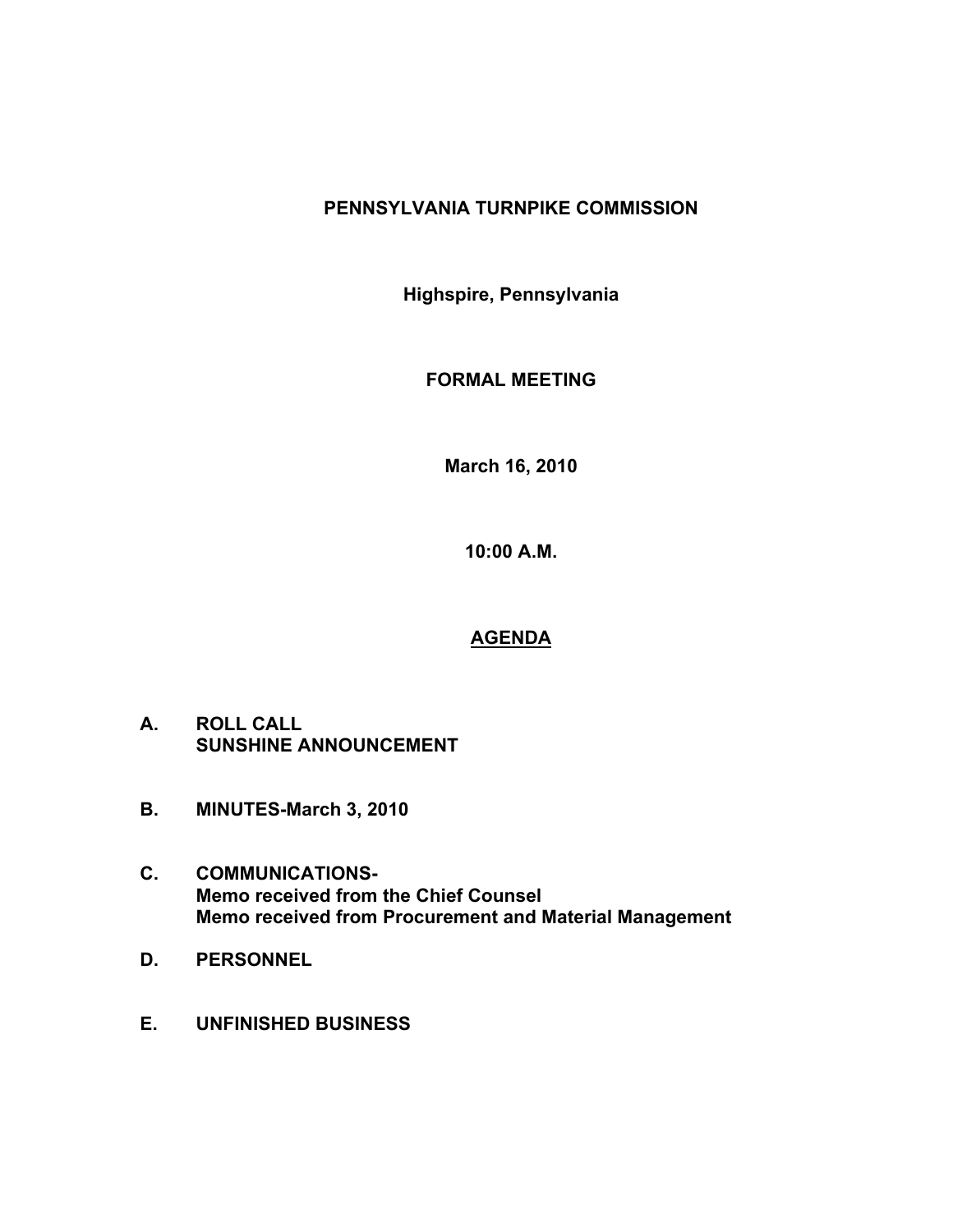- **1. Adopt the Resolution ratifying the reinvestments, liquidations and purchases of securities with available cash, as described in the memo from the Investment Analyst dated March 5, 2010.**
- **2. Approve the negotiation and execution of the Agreements, an Amendment and a Lease as listed in memos "a" through "e":**
	- **a. Reimbursement Agreement with Aqua PA, for Aqua PA to reimburse the Commission the costs associated with the waste/water line relocation work necessary for the I-95 Interchange project;**
	- **b. Agreement with Kroll Associates, Inc. for document preservation, collection and organization of electronically stored information for use in litigation matters;**
	- **c. Reimbursement Agreement with PECO Energy Co., for PECO to reimburse the Commission the costs associated with the gas line relocation work necessary for the relocation of Bridges DB-234 and DB-247;**
	- **d. Amendment to our agreement with ACME Markets, Inc., for E-ZPass distribution, to extend the term of the agreement for an additional five (5) years, with an option for 2 five year renewal periods;**
	- **e. Lease Agreement with Clear Wireless LLC to permit them to lease space and construct antennas and other related infrastructure on the Commission's New Valley Forge Communications Tower; Clear Wireless will pay the Commission the initial tower lease rate of \$16,200.00 for the first year, with 3% increases every year after that; the term of the lease will be for a period of five (5) years, plus three (3) 5-year mutual renewal options.**
- **3. Approve the Right-of-Way Requests for the items listed in memos "a" through "h":**
	- **a. Adopt the proposed Property Acquisition Resolution for Right-of-Way #1031-R10, a partial take parcel, necessary for the Somerset Interchange project; authorize payment of Estimated Just Compensation in the amount of \$153,200.00 payable to Hollinshead, Mendelson, Bresnahan and Nixon, P.C., Escrow Agent; and authorize payment of statutory damages and costs as calculated by the Legal Department and approved by the Chief Executive Officer;**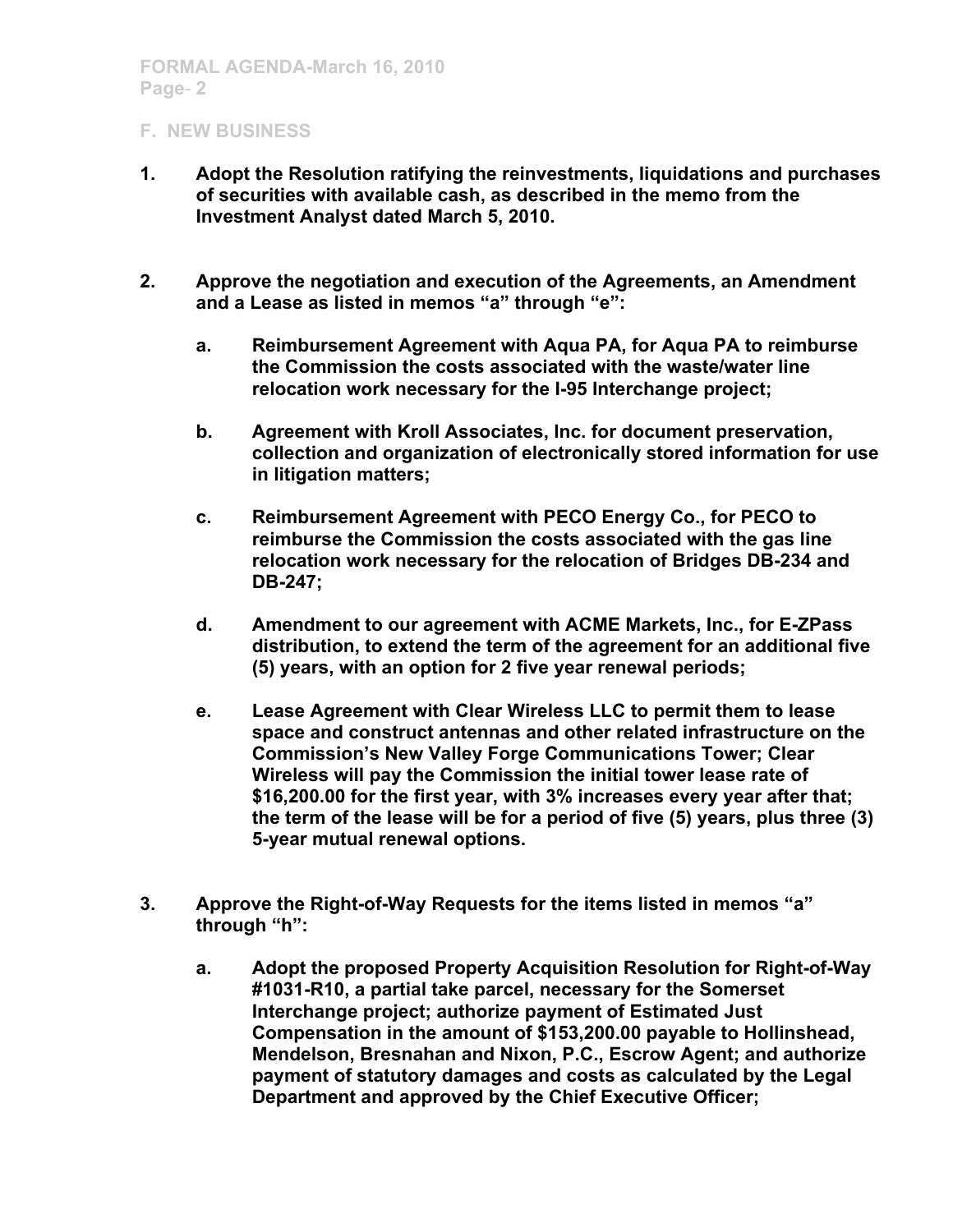- **b. Adopt the proposed Property Acquisition Resolution for Right-of-Way #3173-D-01, a partial take parcel, necessary for the total reconstruction project from MP 199.00 to MP 227.00; authorize payment of Estimated Just Compensation in the amount of \$9,400.00 payable to Stevens & Lee, Escrow Agent; and authorize payment of statutory damages and costs as calculated by the Legal Department and approved by the Chief Executive Officer;**
- **c. Authorize the acquisition of Right-of-Way #3167-A, a partial take parcel, necessary for the total reconstruction project from MP 199.00 to MP 227.00, by issuing payment in the amount of \$32,552.00, payable to Coon & Company, Escrow Agent; representing fair market value and prorated taxes; authorize the appropriate Commission officials to execute the agreement of sale, authorize the payment of additional statutory damages as calculated by the Legal Department and approved by the Chief Executive Officer, and payment of the fair market value to the property owners is contingent upon their delivery of a deed prepared by the Legal Department;**
- **d. Authorize the acquisition of Right-of-Way #3173-D, a partial take parcel, necessary for the total reconstruction project from MP 199.00 to MP 227.00, by issuing payment in the amount of \$16,177.00, payable to John A. and Melanie M. Dyarman; representing fair market value and prorated taxes; authorize the appropriate Commission officials to execute the agreement of sale, authorize the payment of additional statutory damages as calculated by the Legal Department and approved by the Chief Executive Officer, and payment of the fair market value to the property owners is contingent upon their delivery of a deed prepared by the Legal Department;**
- **e. Authorize the acquisition of Right-of-Way #3135-A, a partial take parcel, necessary for the total reconstruction project from MP 199.00 to MP 227.00, by issuing payment in the amount of \$9,072.00, payable to Lester E. Funk; representing fair market value and prorated taxes; authorize the appropriate Commission officials to execute the agreement of sale, authorize the payment of additional statutory damages as calculated by the Legal Department and approved by the Chief Executive Officer, and payment of the fair market value to the property owner is contingent upon his delivery of a deed prepared by the Legal Department;**
- **f. Authorize the acquisition of Right-of-Way #3178-J, a partial take parcel, necessary for the total reconstruction project from MP 199.00 to MP 227.00, by issuing payment in the amount of \$6,070.50, payable to Melvin Z. & Ada H. Leid; representing fair market value and prorated taxes; authorize the appropriate Commission officials to execute the agreement of sale, authorize the payment of additional statutory**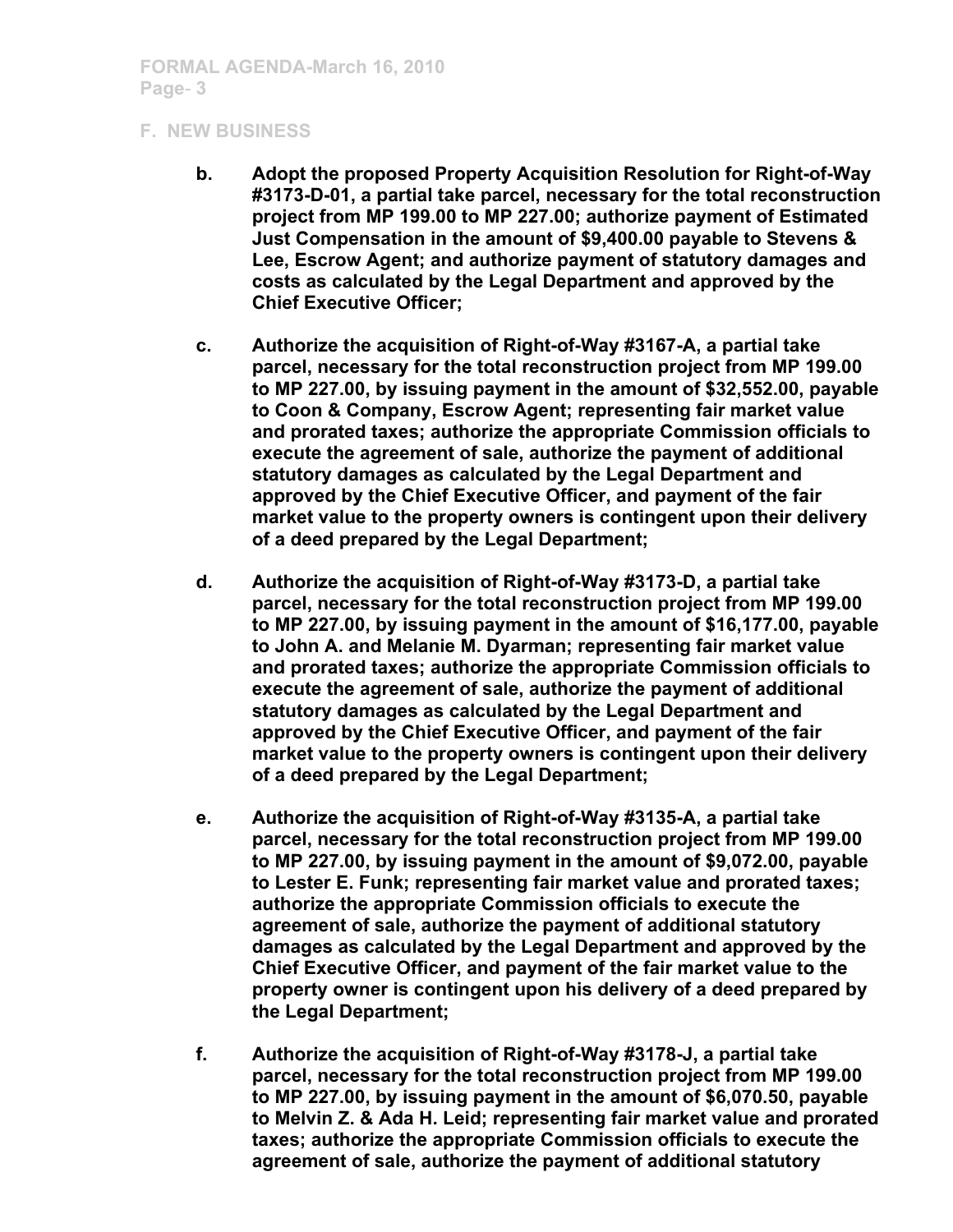**damages as calculated by the Legal Department and approved by the Chief Executive Officer, and payment of the fair market value to the property owners is contingent upon their delivery of a deed prepared by the Legal Department;**

- **g. Authorize the acquisition of Right-of-Way #17939, a total take parcel, necessary for construction of the Southern Beltway, by issuing payment in the amount of \$628,347.44, payable to Coon & Company, Escrow Agent; representing fair market value, prorated taxes and recording fees; authorize the appropriate Commission officials to execute the agreement of sale, authorize the payment of additional statutory damages as calculated by the Legal Department and approved by the Chief Executive Officer, and payment of the fair market value to the property owner is contingent upon the delivery of a deed prepared by the Legal Department;**
- **h. Authorize the acquisition of Right-of-Way #173296, a total take parcel, necessary for construction of the Southern Beltway, by issuing payment in the amount of \$503,875.31, payable to Urban Settlement Company, Escrow Agent; representing fair market value, prorated taxes, recording fees and housing supplement; authorize the appropriate Commission officials to execute the agreement of sale, authorize the payment of additional statutory damages as calculated by the Legal Department and approved by the Chief Executive Officer, and payment of the fair market value to the property owners is contingent upon their delivery of a deed prepared by the Legal Department.**
- **4. Approve the advertising, preparation and execution of agreements for the items listed in memos "a" and "b"; and advertising for the items listed in memos "c" and "d":**
	- **a. Two (2) engineering firms to perform open-end traffic engineering services systemwide;**
	- **b. An engineering firm to perform open-end traffic and revenue services systemwide; and authorize the preparation and execution of the agreement;**
	- **c. Installation of infrastructure cabling to provide network connectivity for the new Everett District 2 Warehouse Building;**
	- **d. Contract #T-075.94R001-3-02, bituminous resurfacing between MP 75.94 and MP 85.00.**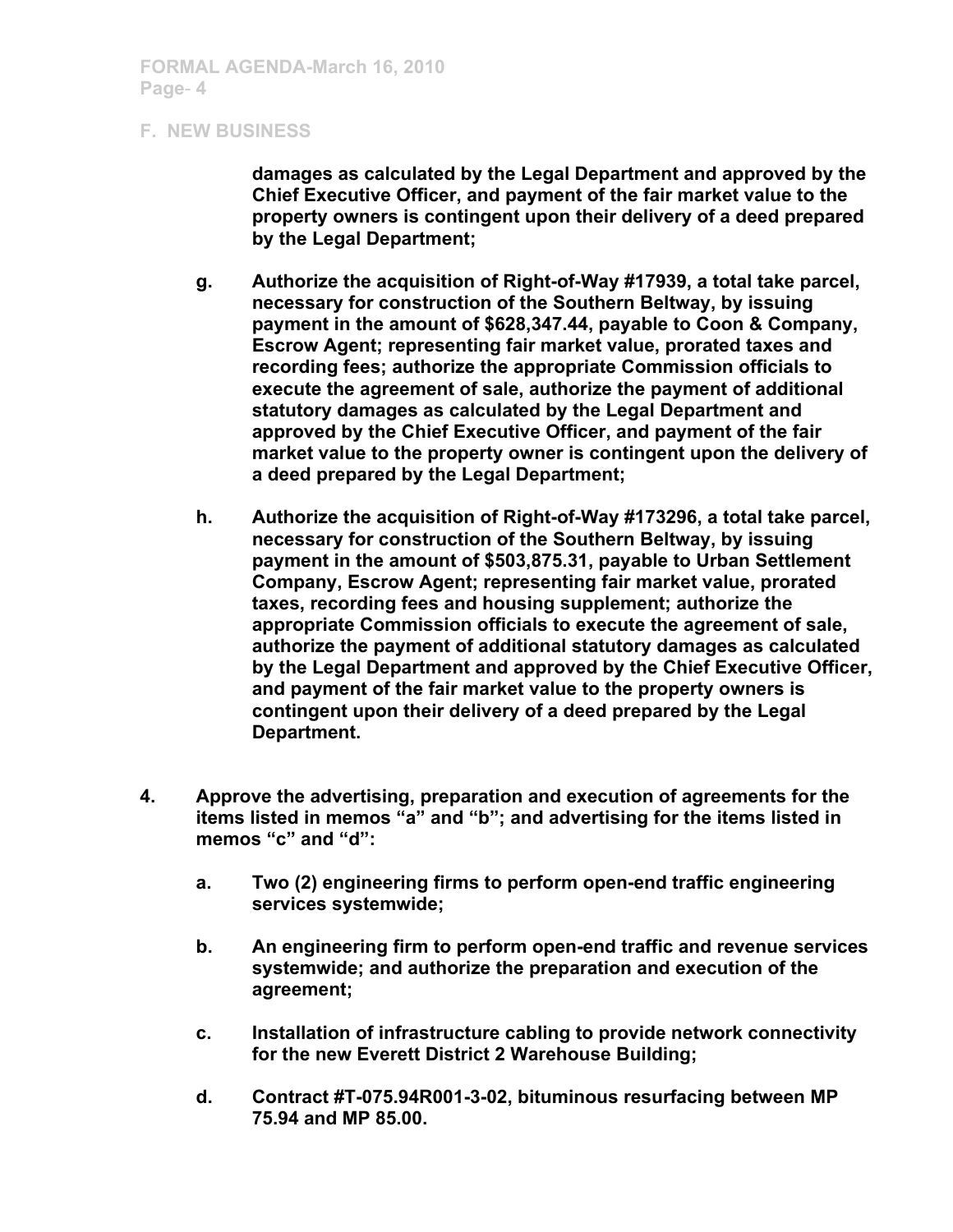- **5. Approve the Award of Bids, a Change Order and the Issuance of Purchase Orders for the items listed in memos "a" through "d":**
	- **a. Toner and ink cartridges (printer supplies); to the lowest responsive and responsible bidder, CNI Office Supplies; at a total award of \$165,000.00;**
	- **b. Change Order for contract 44\*2102 with TSB Inc. d/b/a Schultheis Electric for Mon/Fayette highway lighting, for an increase of \$60,000.00; increasing the not-to-exceed amount from \$60,000.00 to \$120,000.00; DEFERRED**
	- **c. Traffic line paint, utilizing the Commonwealth's contract with Ennis Paint Inc.; at a total award of \$943,000.00;**

| d. | Glass beads, utilizing the Commonwealth's contracts with: |                                |              |
|----|-----------------------------------------------------------|--------------------------------|--------------|
|    | <b>District 1</b>                                         | Potters Industries, Inc.       | \$50,000.00  |
|    | <b>District 2, 3, 4, 5</b>                                | <b>Greenstar Allentown LLC</b> | \$177,000.00 |
|    | <b>TOTAL AWARD:</b>                                       |                                | \$227,000.00 |

- **6. Approve the Award of Contract #EN-00088-03-08 for miscellaneous pavement adjustments on Turnpike 376, Turnpike 66 and Turnpike 43, to the lowest responsive and responsible bidder, IA Construction Corporation, at a total award of \$961,640.05; with a contingency amount of \$40,000.00.**
- **7. Approve the recommendation from the Procurement Technical Review Committee and authorize the negotiation and execution of a contract for diversity inclusion assessment to Jackson Lewis LLP.**

# **ITEMS ADDED TO THE FORMAL AGENDA**

## **SUPPLEMENT**

**F-8 Approve the preparation and execution of Supplemental Agreement #2 with Legion Design/Campbell & Associates, for the design contract for the replacement of bridge DB-155 at MP 342.75, for an increase of \$200,000.00; increasing the not-to-exceed amount from \$1,500,000.00 to \$1,700,000.00.**

#### **CHANGE ORDERSAND FINAL PAYMENTS**

- **F-9 Approve the Change Orders and Final Payments for the items listed in memos "a" through "c":**
	- **a. Change Order #4 and Final Payment for Contract #EN-00049-03-09 with Donegal Construction Corporation for inlet repairs between MP 76.18**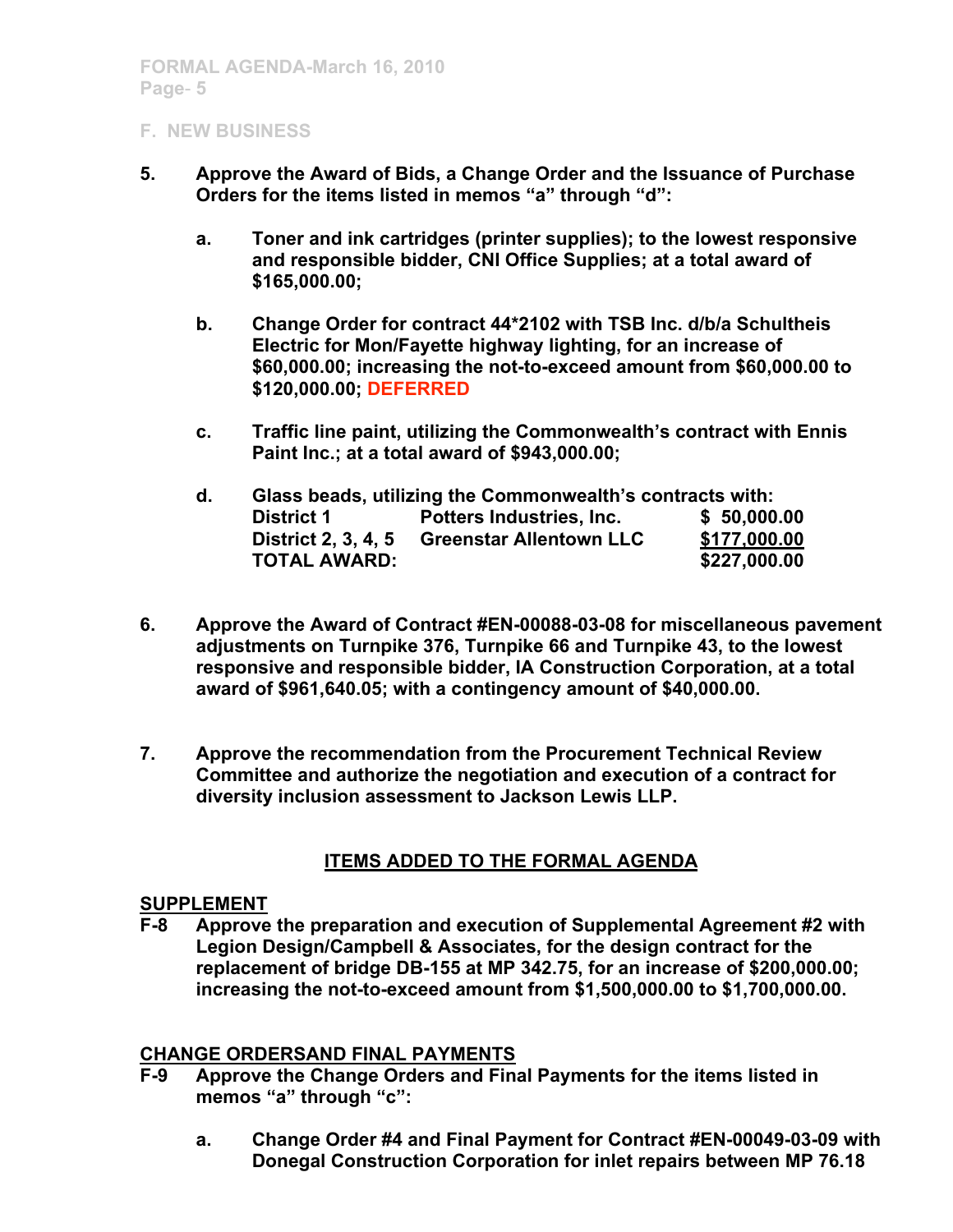**and MP 121.82; for an increase of \$36,115.23, making the final contract value \$1,762,040.23, and the final amount due of \$83,138.53;**

- **b. Change Order #4 and Final Payment for Contract #T-171.85S001-3 with Hempt Bros., Inc. for roadway and bridge reconstruction between MP 161.43 and 173.95; for a decrease of \$691,459.65, making the final contract value \$17,233,705.64, and the final amount due of \$372,367.16;**
- **c. Change Order #2 and Final Payment for Contract #T-266.00R001-3-02 with Handwerk Site Contractors for bituminous overlay between MP 268.34 and MP 275.00; for a decrease of \$227,896.06, making the final contract value \$3,653,671.76, and the final amount due of \$13,434.90.**

#### **RESOLUTION**

**F-10 AUTHORE THE APPROVAL OF THE ISSUANCE OF THE PENNSYLVANIA TURNPIKE COMMISSION'S FIXED RATE OR VARIABLE RATE TURNPIKE REVENUE BONDS IN ONE OR MORE SERIES OR SUBSERIES, TAXABLE OR TAX-EXEMPT, IN AN AGGREGATE PRINCIPAL AMOUNT NOT TO EXCEED \$100,000,000 (NET OF ORIGINAL ISSUE DISCOUNT), TO REFUND A PORTION OF THE PENNSYLVANIA TURNPIKE COMMISSION'S TURNPIKE MULTI-MODAL REVENUE REFUNDING BONDS, SERIES A-1, A-2 OR A-3 OF 2008, CURRENTLY OUTSTANDING IN THE AGGREGATE PRINCIPAL AMOUNT OF \$208,615,000 AND/OR A PORTION OF THE PENNSYLVANIA TURNPIKE COMMISSION'S TURNPIKE MULTI-MODAL REVENUE BONDS, SERIES B-4, B-5 OR B-6 OF 2008, CURRENTLY OUTSTANDING IN THE AGGREGATE PRINCIPAL AMOUNT OF \$100,200,000 (COLLECTIVELY THE "SERIES 2008 BONDS"); AUTHORIZING THE EXECUTION, DELIVERY AND DISTRIBUTION OF THE FOLLOWING: (1) ONE OR MORE SUPPLEMENTAL TRUST INDENTURES TO THE RESTATED INDENTURE (HEREINAFTER DEFINED); (2) ONE OR MORE PRELIMINARY OFFICIAL STATEMENTS OR PRELIMINARY PRIVATE PLACEMENT MEMORANDA; (3) ONE OR MORE OFFICIAL STATEMENTS OR PRIVATE PLACEMENT MEMORANDA; (4) ONE OR MORE PURCHASE CONTRACTS OR PRIVATE PLACEMENT AGREEMENTS; (5) ONE OR MORE CREDIT FACILITIES (AND RELATED AGREEMENTS); (6) ONE OR MORE REMARKETING AGREEMENTS; (7) ONE OR MORE INTEREST RATE SWAPS OR OTHER DERIVATIVES, OR AMENDMENTS TO OR TERMINATIONS OF EXISTING INTEREST RATE SWAPS; (8) ONE OR MORE CONTINUING DISCLOSURE AGREEMENTS; AND (9) ANY OTHER NECESSARY OR APPROPRIATE DOCUMENTS OR CERTIFICATES; AUTHORIZING APPOINTMENT OF BOND COUNSEL AND ONE OR MORE UNDERWRITERS, FINANCIAL ADVISORS AND OTHER PROFESSIONALS; AUTHORIZING CERTAIN INTERIM LOANS; AUTHORIZING THE TAKING OF FURTHER ACTION; AUTHORIZING THE REMOVAL OF AND APPOINTMENT OF REMARKETING AGENTS FOR THE SERIES OF 2008 BONDS NOT BEING REFUNDED AND THE EXECUTION OF APPROPRIATE DOCUMENTS**